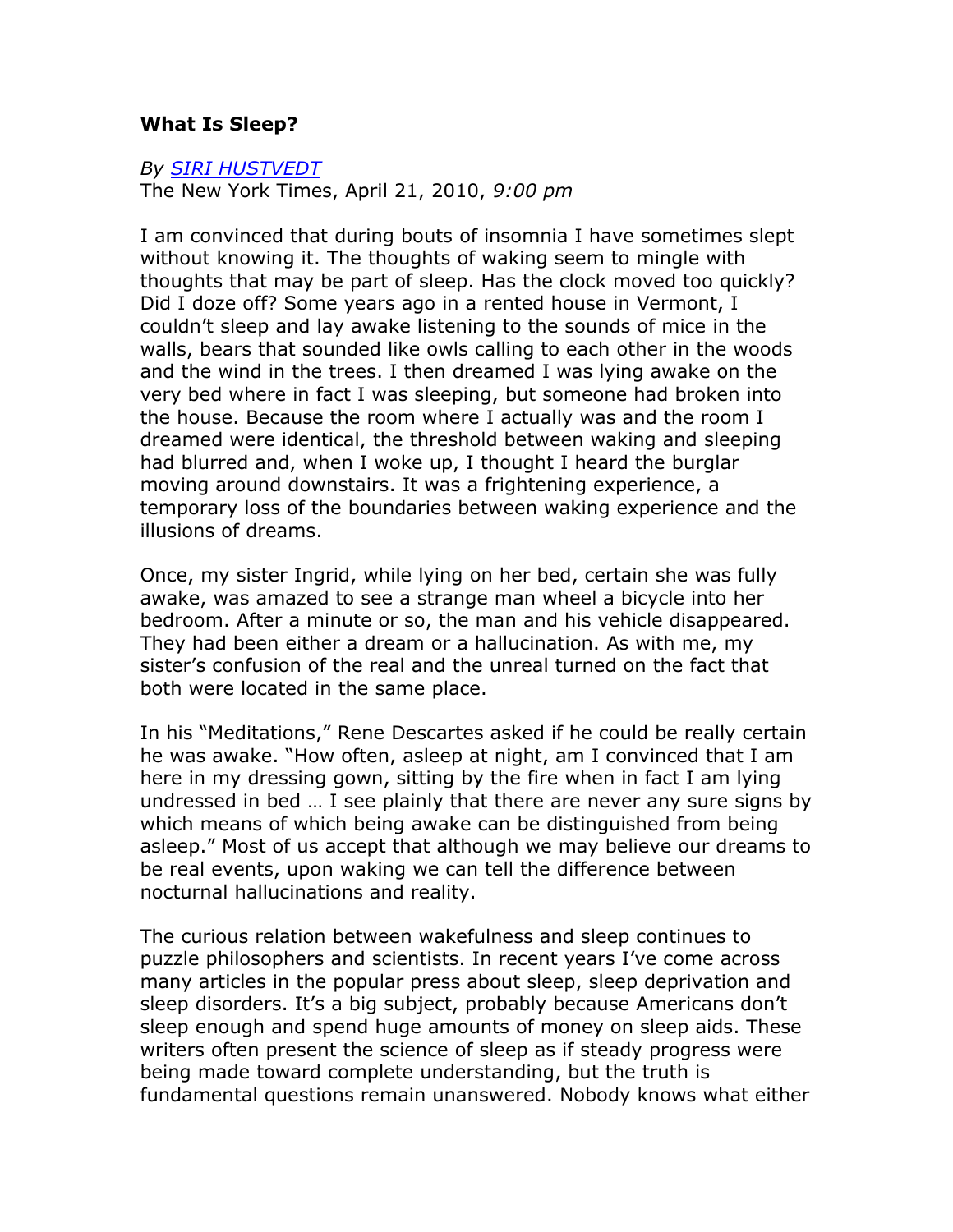sleep or waking consciousness is, even though these two have long been seen as the two sides of being; part of life's unvarying diurnal rhythm. Aristotle put it this way: "It is inevitable that every creature which wakes must also be capable of sleeping, since it is impossible that it should continue actualizing its powers perpetually."

When I don't get enough sleep I am cranky, vulnerable to headaches, and my concentration is poor. The benefits of sleep are well known, but there is no consensus among scientists as to what its biological purpose is. Theories have ranged from memory consolidation to memory expulsion to restoring brain function, but nobody knows why we must turn away from the productive waking world and enter another state or states. Insomniacs long for sleep and keep themselves awake with worry. But what exactly does the insomniac crave?

Until the middle of the 20th century researchers agreed that fatigue led to reduced brain activity in sleep, that sleep was by and large a dormant state of mind. But this was proved wrong. In REM (rapid eye movement) sleep, brain activity is often equal to or more intense than it is during full wakefulness, which is why this stage is also called paradoxical sleep. Our brains are charged but our skeletal muscles are in a state of near paralysis: atonia. When atonia in animals is disrupted through surgery, they move around in REM sleep. They act out their dreams as we would if our muscle movements weren't inhibited.

People do not sleep walk during REM, but during slow wave sleep — SWS. And yet, it turns out that we can dream during SWS sleep as well, although the debates go on about what all this means. Lucid dreams are dreams in which the dreamer knows he is dreaming, a form of double consciousness that would put Descartes by the fire and in his bed at the same time. The neuroscientist Rodolfo Llinas has proposed that consciousness and dreams are not distinct but part of the same intrinsic brain functions, "that wakefulness is nothing other than a dreamlike state modulated by the constraints produced by specific inputs." Because crucial mechanisms for REM are in the oldest parts of our brains in evolutionary terms, Jaak Panksepp, a neuroscientist and psychologist at Washington State University, has postulated that dreaming may actually predate our more evolved form of waking consciousness and cognition, that our ancestors lived in a kind of primitive dream consciousness. V.S. Ramachandran, another brain researcher writes, "Perhaps we are hallucinating all the time and what we call perception is arrived at by simply determining which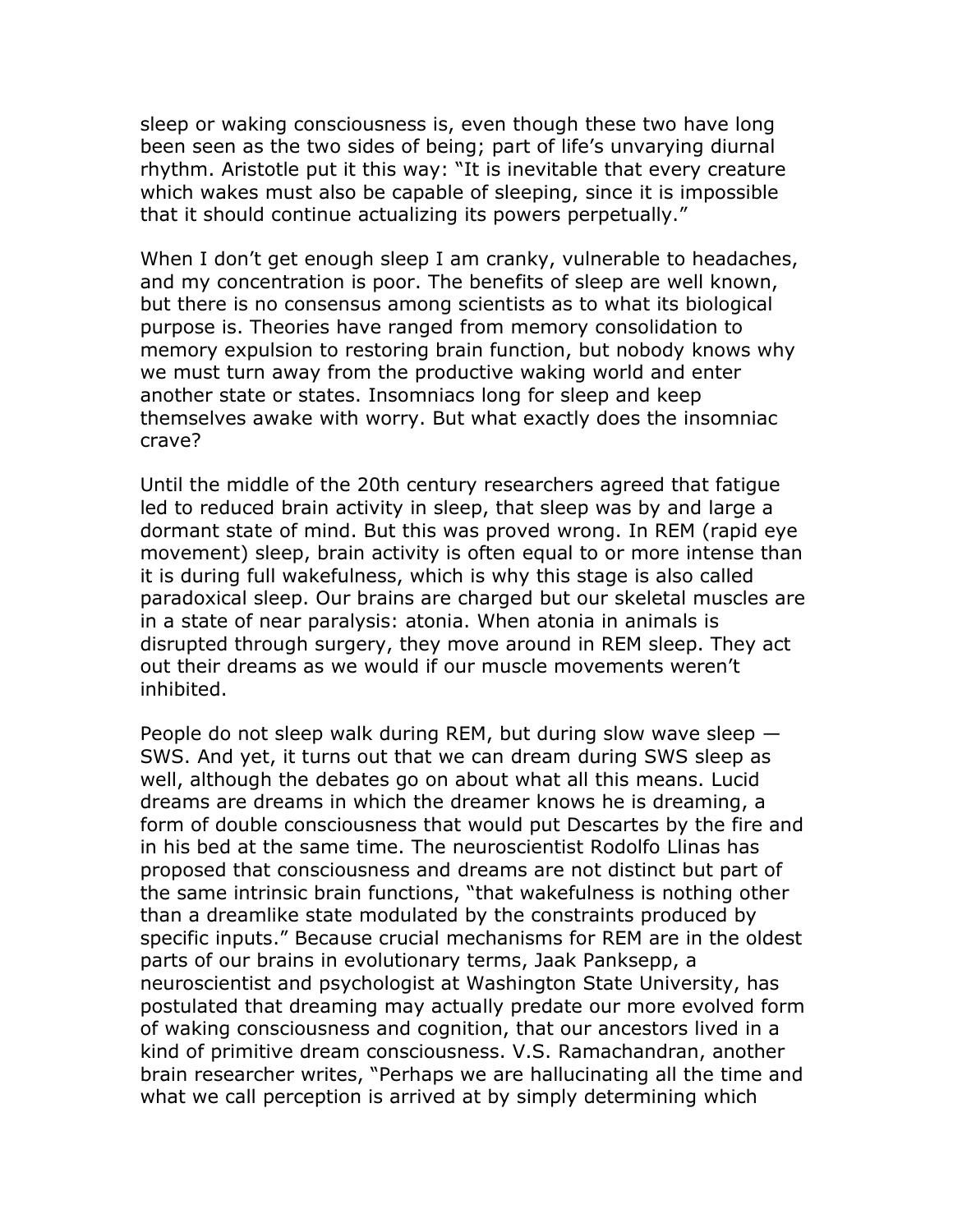hallucination best conforms to the current sensory input." At the very least, these speculations ought to make us think about what it means to be awake and what it means to be asleep. Are we back with Descartes meditating by the fire or are we asleep and dreaming? Is waking another form of dreaming?

Most of us, most of the time, do not ask these questions. All we know is that we need sleep. Our survival probably depends on it. If you keep rats awake, they die within two to four weeks. Of course, in order to prevent the poor creatures from sleeping, the scientists have to make it impossible for them to drop off, and some have questioned whether the animals die of stress rather than sleep deprivation. Fruit flies and cockroaches also perish when kept awake.

But some human states keep people wide awake. When I was a volunteer writing teacher at the Payne Whitney Psychiatric Clinic in New York, I had bipolar patients in my classes who had been admitted to the hospital during bouts of mania. A number of them told me that they had stayed awake for days, flying high as they had sex, shopped, danced and even wrote. One woman reported she had written thousands of pages during her most recent manic phase. A strange illness called Morvan's syndrome can cause people to remain essentially sleepless for long periods of time. In 1974, Michel Jouvet, a sleep scientist, studied a young man with the disorder who remained awake for several months. He was entirely cogent and suffered no memory impairment or anxiety. He did, however, have visual, auditory, tactile and olfactory hallucinations every night for a couple of hours. He dreamed while awake. Depending on their location, brain lesions can make people sleepy or prevent them from sleeping. They can also cause exceedingly vivid dreams or the cessation of dreaming altogether. Then again, people with no brain injury can experience all of these symptoms as well.

Understanding waking consciousness, sleep and dreams depends on how the lines are drawn among them. Ernest Hartman at Tufts University School of Medicine proposes a waking-to-dreaming continuum, a range of states that move from highly self-conscious, logical, category bound, sequential wakefulness to daydreaming and reverie with their more fragmented, less logical thoughts to dreaming. This makes a lot of sense to me. The insomniac remains on the focused or daydreaming side of the continuum, unable for any number of reasons to let go.